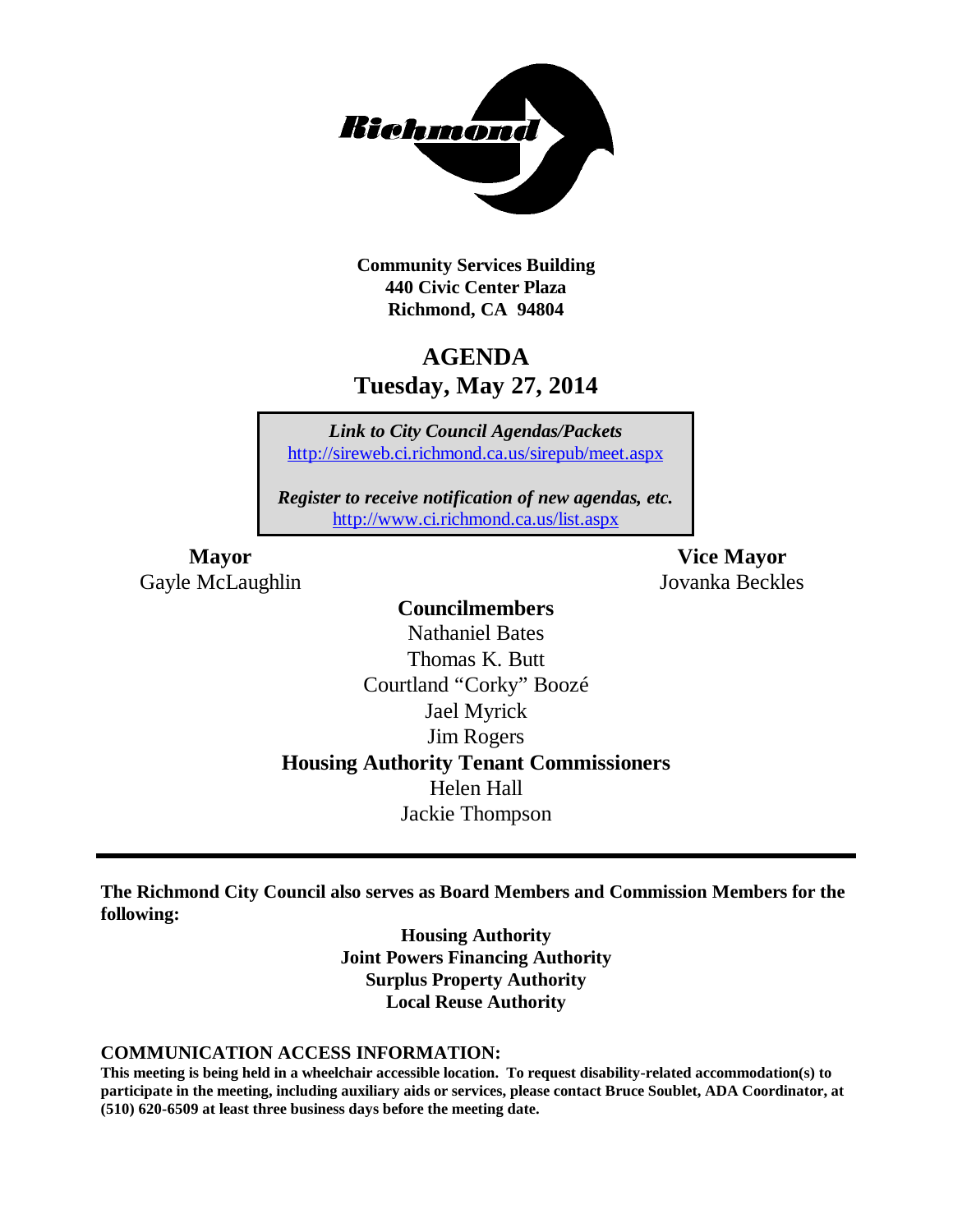# **MEETING PROCEDURES**

The City of Richmond encourages community participation at its City Council meetings and has established procedures that are intended to accommodate public input in a timely and time-sensitive way. As a courtesy to all members of the public who wish to participate in City Council meetings, please observe the following procedures:

**PUBLIC COMMENT ON AGENDA ITEMS:** Anyone who desires to address the City Council on items appearing on the agenda must complete and file a pink speaker's card with the City Clerk **prior** to the City Council's consideration of the item. Once the City Clerk has announced the item and discussion has commenced, no person shall be permitted to speak on the item other than those persons who have submitted their names to the City Clerk. Your name will be called when the item is announced for discussion. **Each speaker will be allowed TWO (2) MINUTES to address the City Council on NON-PUBLIC HEARING items listed on the agenda.**

**OPEN FORUM FOR PUBLIC COMMENT:** Individuals who would like to address the City Council on matters not listed on the agenda or on **Presentations, Proclamations and Commendations, Report from the City Attorney, or Reports of Officers** may do so under Open Forum. All speakers must complete and file a pink speaker's card with the City Clerk **prior** to the commencement of Open Forum. **The amount of time allotted to individual speakers shall be determined based on the number of persons requesting to speak during this item. The time allocation for each speaker will be as follows: 15 or fewer speakers, a maximum of 2 minutes; 16 to 24 speakers, a maximum of 1 and one-half minutes; and 25 or more speakers, a maximum of 1 minute.**

### **SPEAKERS ARE REQUESTED TO OCCUPY THE RESERVED SEATS IN THE FRONT ROW BEHIND THE SPEAKER'S PODIUM AS THEIR NAME IS ANNOUNCED BY THE CITY CLERK.**

**CONSENT CALENDAR:** Consent Calendar items are considered routine and will be enacted, approved or adopted by one motion unless a request for removal for discussion or explanation is received from the audience or the City Council. A member of the audience requesting to remove an item from the Consent Calendar must first complete a speaker's card and discuss the item with a City staff person prior to filing the card with the City Clerk and **prior to the City Council's consideration of Agenda Review.** An item removed from the Consent Calendar may be placed anywhere on the agenda following the City Council's agenda review.

Any law enforcement officer on duty or whose service is commanded by the presiding officer shall be Sergeant-at-Arms of the Council meetings. He/she, or they, shall carry out all orders and instructions given by the presiding officer for the purpose of maintaining order and decorum at the Council meetings (City Council Rules of Procedure and Order Section III F, RMC Section 2.12.030).

**\*\*\*\*\*\*\*\*\*\*\*\*\*\*\*\*\*\*\*\*\*\*\*\*\*\*\*\*\*\*\*\*\*\*\*\*\*\*\*\*\*\*\*\*\*\*\*\*\*\*\*\*\*\*\*\*\*\***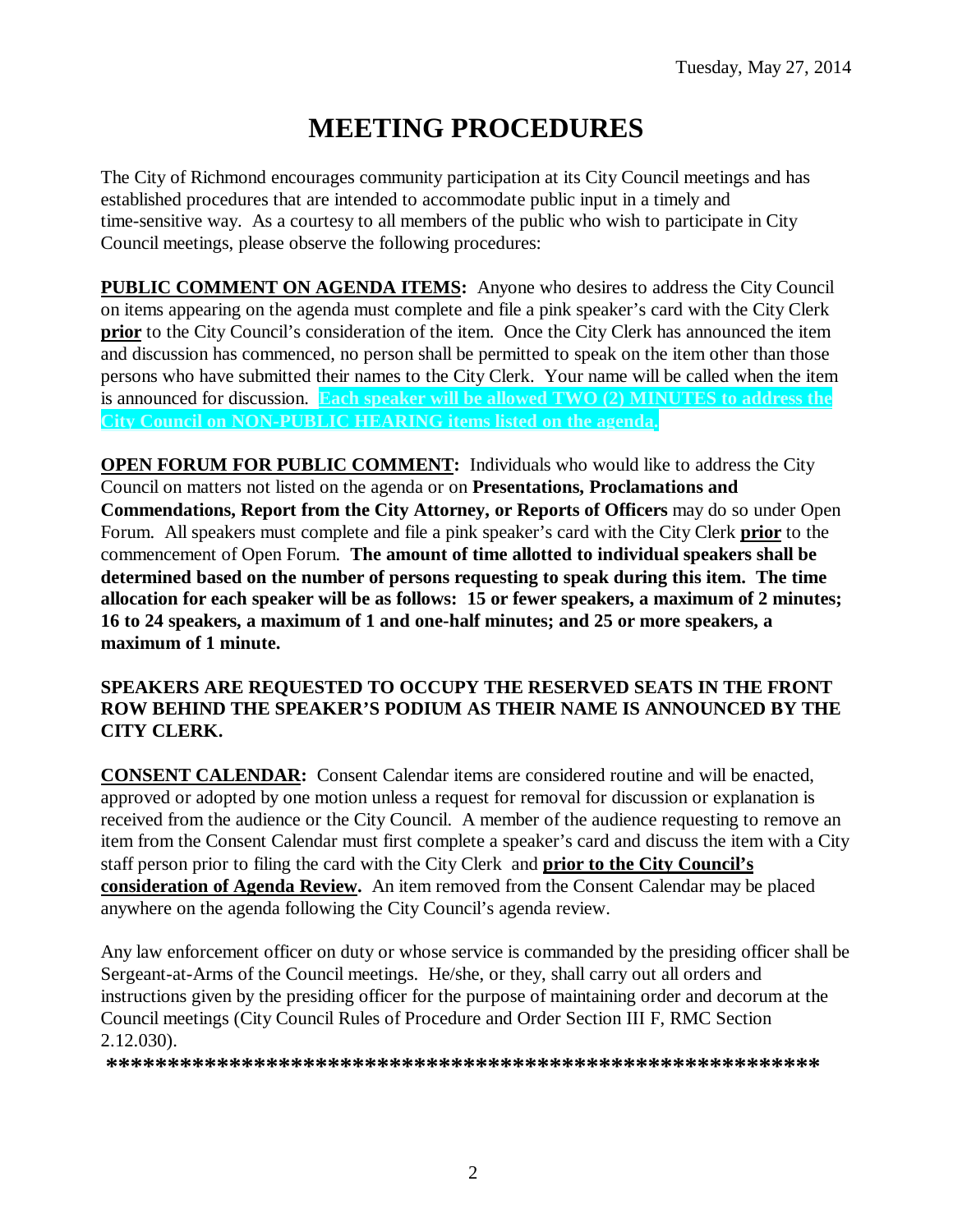## **OPEN SESSION TO HEAR PUBLIC COMMENT ON CLOSED SESSION ITEMS**

5:45 p.m.

- **A. ROLL CALL**
- **B. PUBLIC COMMENT**

### **C. ADJOURN TO CLOSED SESSION**

### **CLOSED SESSION**

Shimada Room of the Community Services Building

### **A. CITY COUNCIL**

**A-1.** CONFERENCE WITH LEGAL COUNSEL - EXISTING LITIGATION (Subdivision [a] of Government Code Section 54956.9):

City of Richmond vs. Delphi Automotive et al.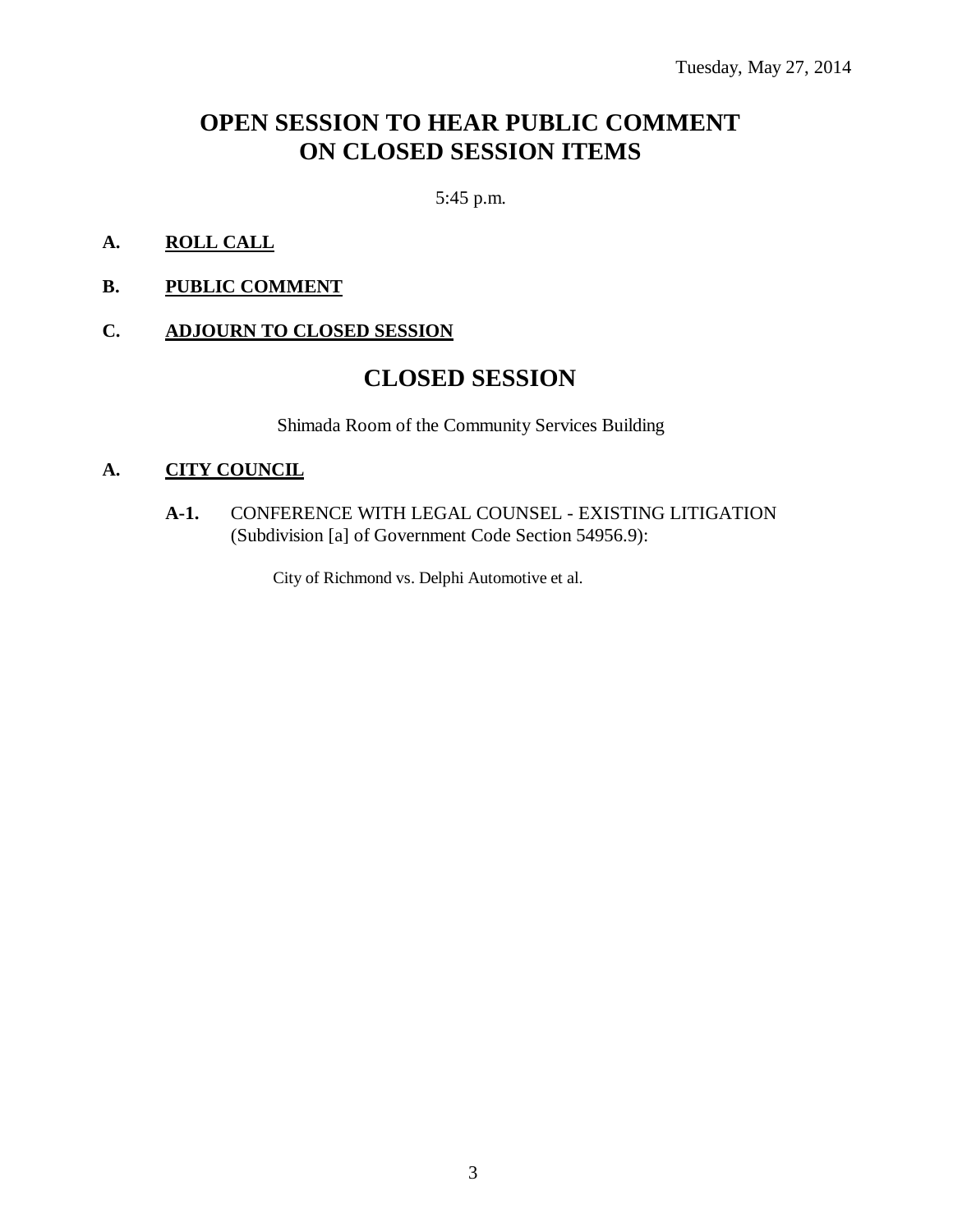# **SPECIAL MEETING OF THE RICHMOND CITY COUNCIL**

6:30 p.m.

- **A. PLEDGE TO THE FLAG**
- **B. ROLL CALL**

### **C. STATEMENT OF CONFLICT OF INTEREST**

### **D. AGENDA REVIEW**

### **E. PRESENTATIONS, PROCLAMATIONS, AND COMMENDATIONS**

- **E-1.** INTRODUCE the first place winners of the 2014 Junior Fire Chief Program Fire Department (Michael Banks 307-8041).
- **E-2.** PRESENTATION of awards to the Richmond Crime Prevention TECHS Club students - Mayor McLaughlin (620-6503).
- **E-3.** PROCLAMATION recognizing the organizers of the Cinco de Mayo Parade and Festival - Councilmembers Boozé and Bates (620-6593).

### **F. REPORT FROM THE CITY ATTORNEY OF FINAL DECISIONS MADE DURING CLOSED SESSION**

### **G. OPEN FORUM FOR PUBLIC COMMENT**

### **H. STUDY SESSION**

**H-1.** RECEIVE a presentation from the US Environmental Protection Agency (EPA) on the status of the United Heckathorn Superfund Site - City Manager's Office (Bill Lindsay 620-6512).

### **I. STUDY AND ACTION SESSION**

**I-1.** RECEIVE a presentation and PROVIDE comments on the Recommended Land Use Map in Exhibit B to be used as the basis for completion of the Draft South Shoreline Specific Plan and the preparation of the Program Environmental Impact Report (PEIR) - Planning and Building Services Department (Richard Mitchell 620-6706).